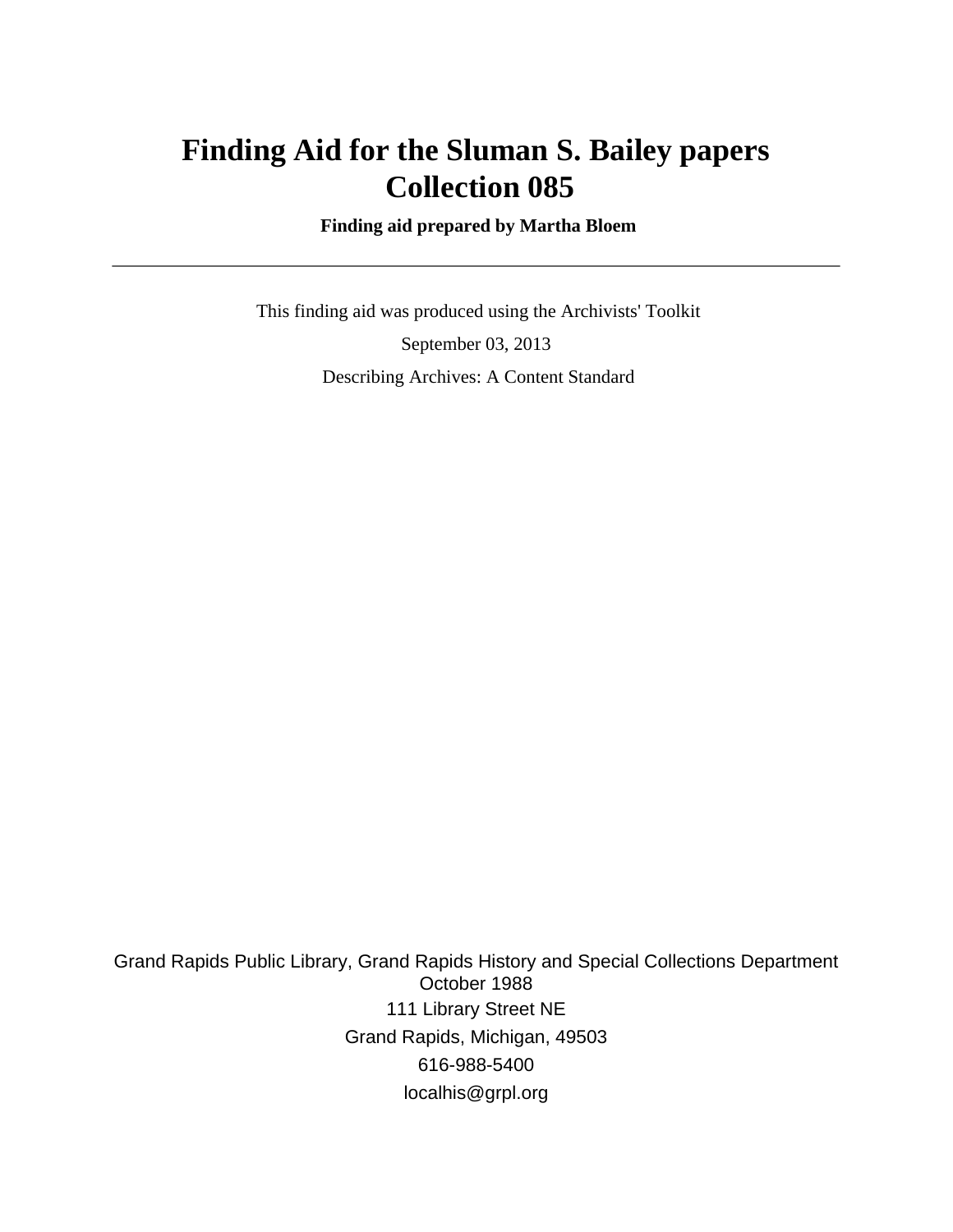# **Table of Contents**

 $\overline{\phantom{a}}$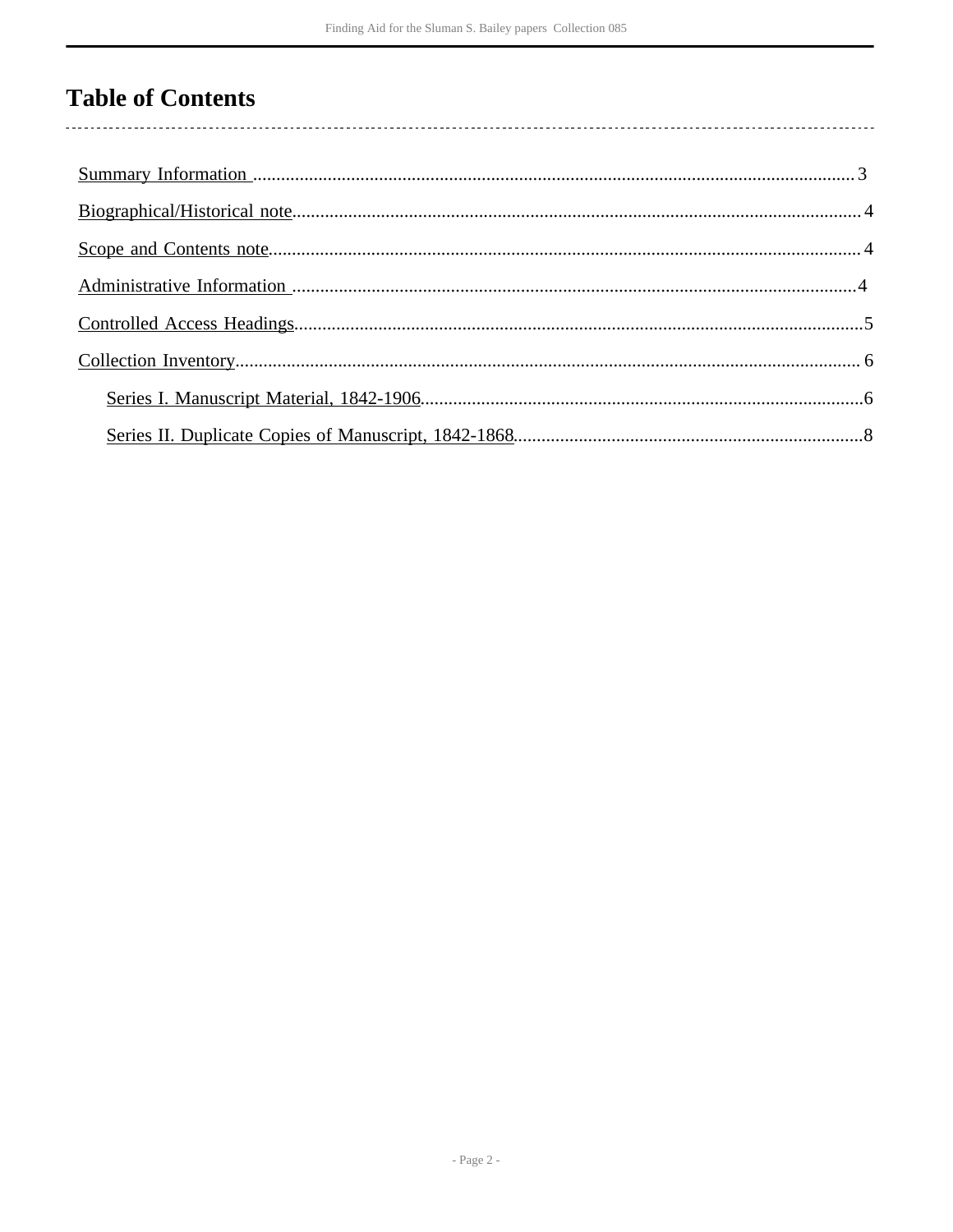# <span id="page-2-0"></span>**Summary Information**

| <b>Repository</b> | Grand Rapids Public Library, Grand Rapids History and Special<br><b>Collections Department</b>                                                                                                                                                                                                                                                                                                                                                                                                                                                                                                                                                                                                                                                           |
|-------------------|----------------------------------------------------------------------------------------------------------------------------------------------------------------------------------------------------------------------------------------------------------------------------------------------------------------------------------------------------------------------------------------------------------------------------------------------------------------------------------------------------------------------------------------------------------------------------------------------------------------------------------------------------------------------------------------------------------------------------------------------------------|
| <b>Creator</b>    | Bailey, Sluman S, 1821-1907                                                                                                                                                                                                                                                                                                                                                                                                                                                                                                                                                                                                                                                                                                                              |
| <b>Title</b>      | Sluman S. Bailey papers                                                                                                                                                                                                                                                                                                                                                                                                                                                                                                                                                                                                                                                                                                                                  |
| Date [inclusive]  | 1842-1907, n.d.                                                                                                                                                                                                                                                                                                                                                                                                                                                                                                                                                                                                                                                                                                                                          |
| <b>Extent</b>     | 1.13 Linear feet Four boxes                                                                                                                                                                                                                                                                                                                                                                                                                                                                                                                                                                                                                                                                                                                              |
| Language          | English                                                                                                                                                                                                                                                                                                                                                                                                                                                                                                                                                                                                                                                                                                                                                  |
| <b>Abstract</b>   | Sluman S. Bailey (1821-1907) was a native of Somerset New York and<br>later lived in Paris Township, Kent County, Michigan. He began writing<br>journals in 1842, at 21 years old. His family moved to Michigan in 1846<br>and purchased a farm in Paris Township, Kent County. Bailey was one of<br>the founders of the Kent County Agricultural Society. The journals cover<br>his day-to-day activities, most notably when he was Sheriff of Grand<br>Rapids and an Internal Revenue collector. His journals also cover the<br>Chicago, Grand Haven and Manistee fires of October 1871. One journal,<br>1896-1897 was written by S.S. Bailey's daughter, Alice Bailey, about life<br>on the family farm on the outskirts of the city of Grand Rapids. |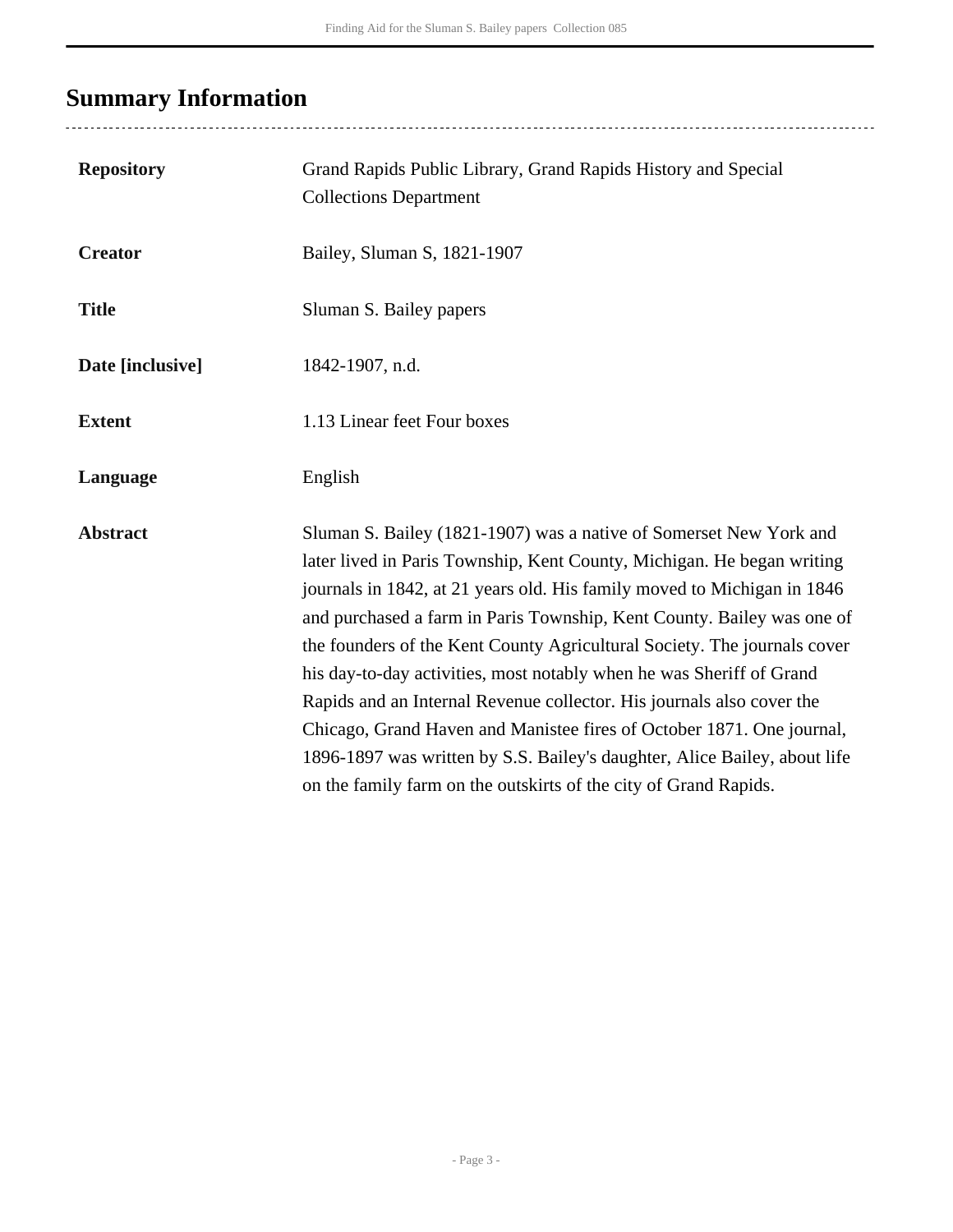### <span id="page-3-0"></span>**Biographical/Historical note**

Sluman S. Bailey (14 December 1821-4 March 1907), a native of Somerset, New York, began writing his journals in 1842. In 1844 he married Delia Starbuck. The family moved to Michigan in 1846. Bailey purchased a farm in Paris Township, Kent County. The family lived on the farm until Bailey became Kent County Sheriff and they moved to Grand Rapids, but kept the Paris Township farm. Farming was one of his great interests in life and they returned to the country often.

Bailey was one of the founders of the Kent County Agricultural Society. He and his wife were also instrumental in organizing a Congregational Church in Paris Township. As well as his political interests, his business interests were varied, he was trustee in the organization of the Grand Rapids Savings Bank and an incorporator of the Grand Rapids Electric Light and Power Company.

Bailey had four children, Herman, Charles, Alice, and Clarabelle. Charles died in 1867, and Alice in 1897.

For more biographical information, refer to History of Kent County, Michigan, by C.C. Chapman or Memorials of the Grand river Valley, by Franklin Everett.

### <span id="page-3-1"></span>**Scope and Contents note**

The collection is arranged into two series, and chronologically within each series.

Series one consists of the original journals and papers dealing with Bailey's life. Some of the major points of interest are his professional life in Grand Rapids; his personal life, such as the death of his son in 1867 and his interest in farming; and his paper titled "Good Roads" which deals with developing good county roads.

Series Two consists of duplicate photocopies of the manuscripts.

## <span id="page-3-2"></span>**Administrative Information**

### **Publication Information**

Grand Rapids Public Library, Grand Rapids History and Special Collections Department October 1988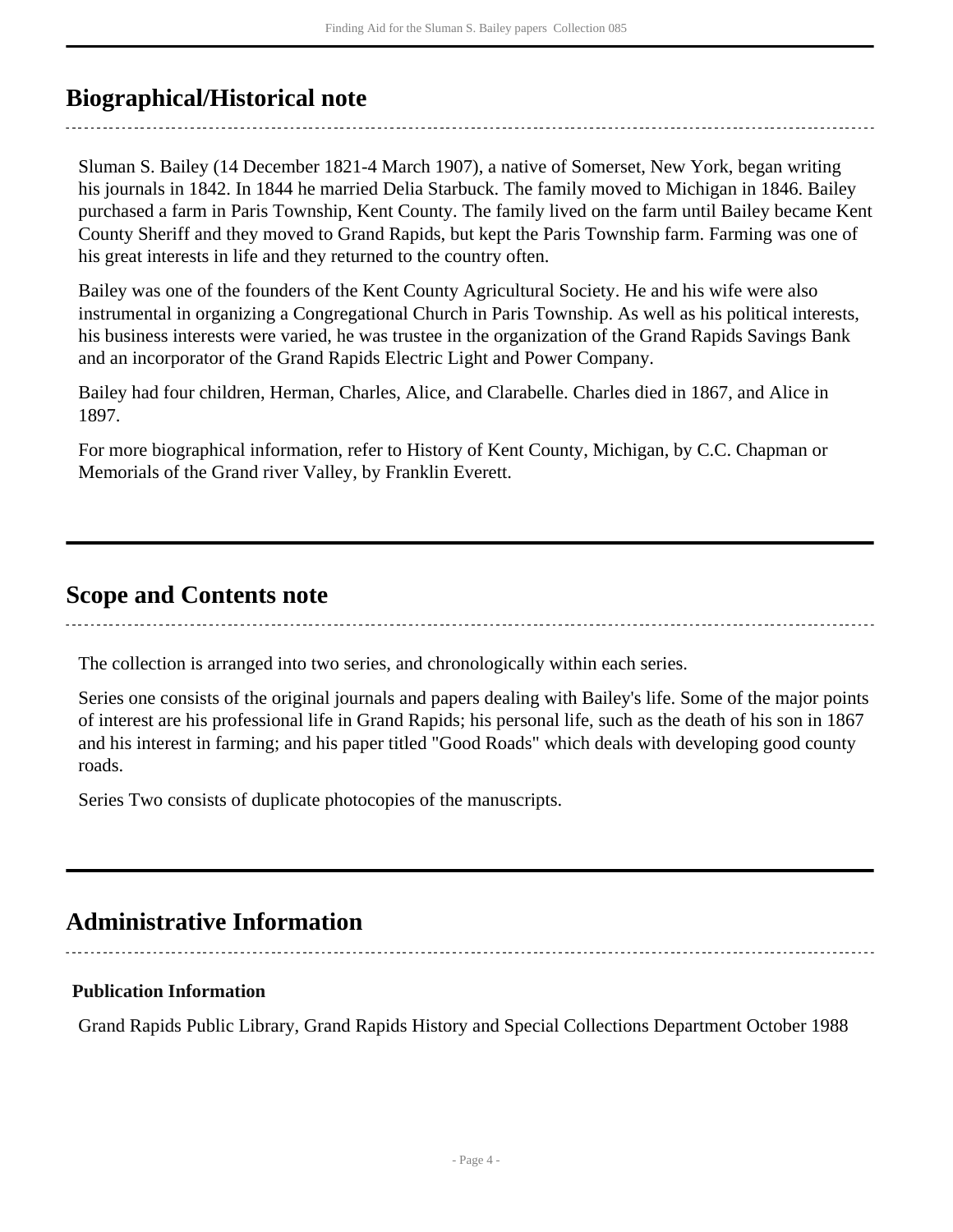### **Immediate Source of Acquisition note**

Mrs. Stewart O. Darling, June 1979. Accession number 1979.019 or 00.019.

## <span id="page-4-0"></span>**Controlled Access Headings**

### **Genre(s)**

• diaries

--------------------------

### **Geographic Name(s)**

- Grand Rapids (Mich.) -- History
- Kent County (Mich.) -- History

### **Subject(s)**

- Agriculture -- Michigan -- Kent County
- Sheriffs -- Michigan -- Kent County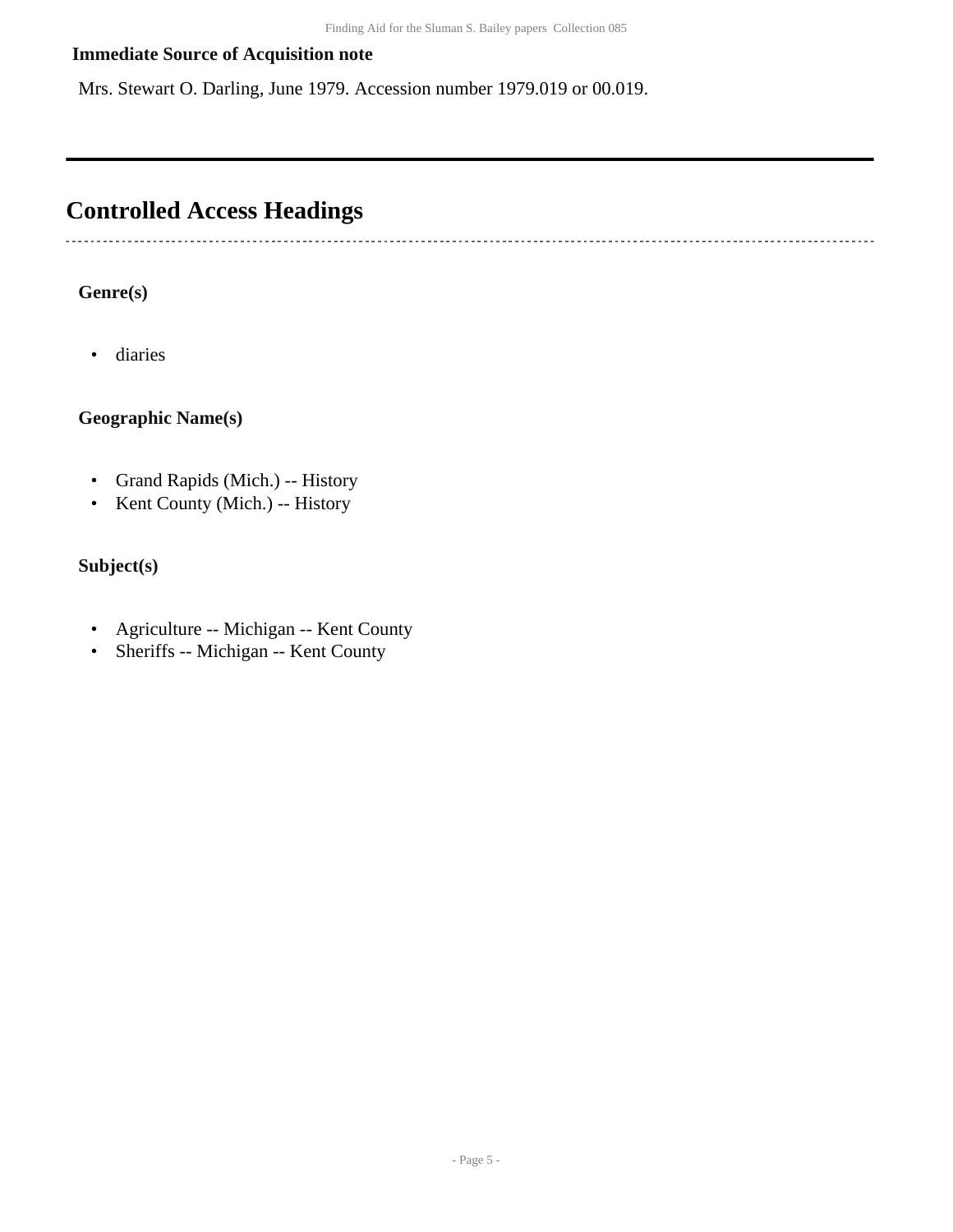## <span id="page-5-0"></span>**Collection Inventory**

#### <span id="page-5-1"></span>**Series I. Manuscript Material, 1842-1906**

#### **Conditions Governing Access note**

Due to the fragile condition of the original materials in the collection, researchers should use the photocopies of the journal in Box 4 instead of the originals, where available.

|                                          | <b>Box</b>   | Folder         |
|------------------------------------------|--------------|----------------|
| Journal, 1842-1844                       | $\mathbf{1}$ | $\mathbf{1}$   |
| Journal, 1845-1849                       | $\mathbf{1}$ | $\overline{2}$ |
| Assignment order, 1858                   | $\mathbf{1}$ | 3              |
| Pages from journal, June 1865            | $\mathbf{1}$ | $\overline{4}$ |
| Correspondence, 1866                     | $\mathbf{1}$ | 5              |
| Pages from journal, February 1867        | $\mathbf{1}$ | 6              |
| Pages from journal, March 1867           | $\mathbf{1}$ | $\overline{7}$ |
| Pages from journal, December 1-3, [1867] | $\mathbf{1}$ | 8              |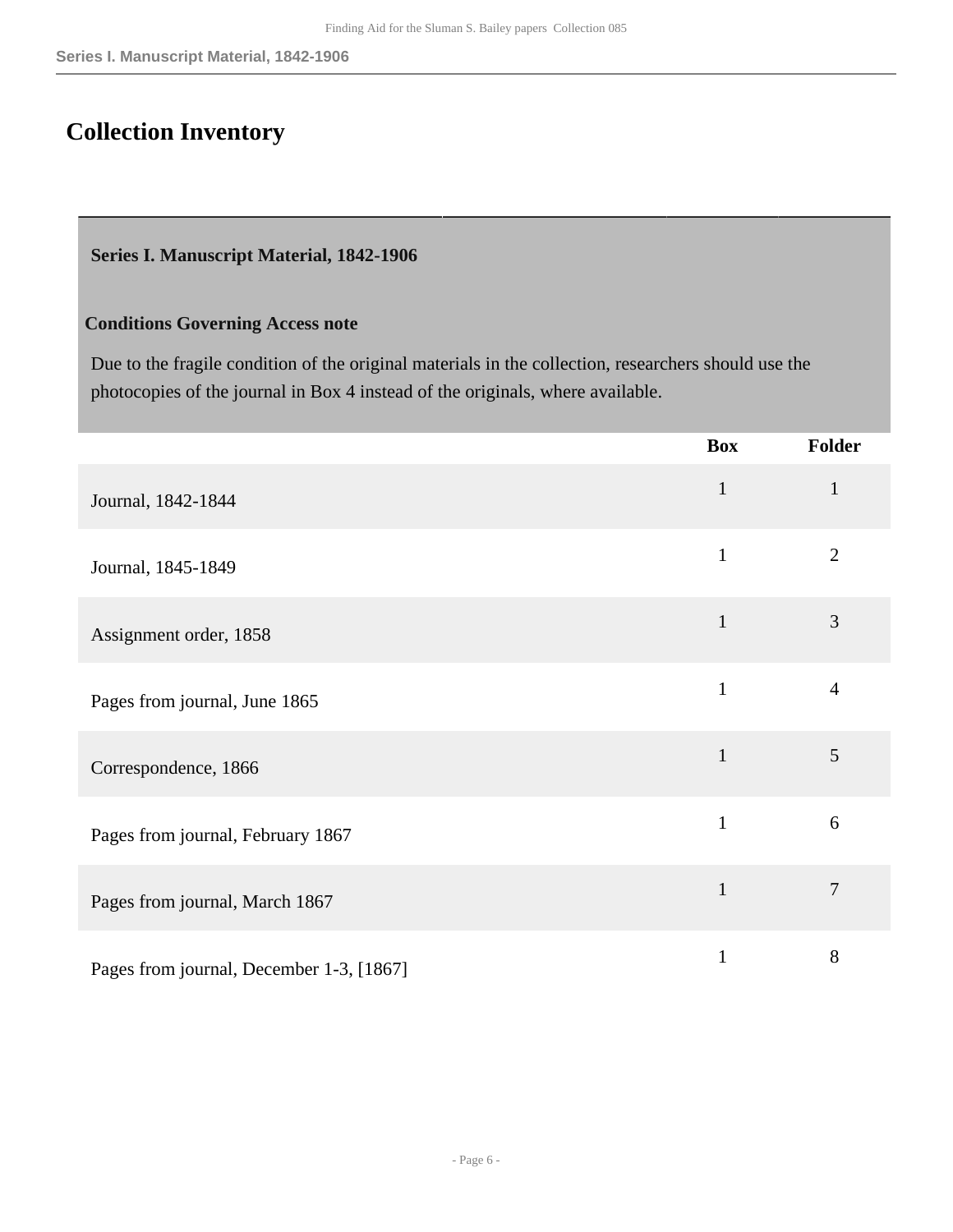| Pages from journal, 1867                         | $\mathbf{1}$   | 9              |
|--------------------------------------------------|----------------|----------------|
| Miscellaneous papers, n.d.                       | $\mathbf{1}$   | 10             |
| Good Roads n.d. Photocopies only.                | $\mathbf{1}$   | 11             |
| News clippings, 1874-1907, n.d. Photocopies only | $\mathbf{1}$   | 12             |
| Journal, 1846-1855                               | $\overline{2}$ | $\mathbf{1}$   |
| Journal, 1859-1862, 1867-1871                    | $\overline{2}$ | $\overline{2}$ |
| Journal, 1862-1865                               | $\overline{2}$ | 3              |
| Journal and ledger, September 1865-January 1867  | $\overline{2}$ | $\overline{4}$ |
| Journal, July 1865-January 1867                  | $\overline{2}$ | 5              |
| Journal, 1871-1873                               | 3              | $\mathbf{1}$   |
| Journal, 1873-1876                               | 3              | $\overline{2}$ |
| Journal, 1876-1880                               | 3              | 3              |
| Journal, 1896-1897, written by Alice Bailey      | 3              | $\overline{4}$ |
| Journal, 1903-1904                               | $\mathfrak{Z}$ | $\mathfrak{S}$ |